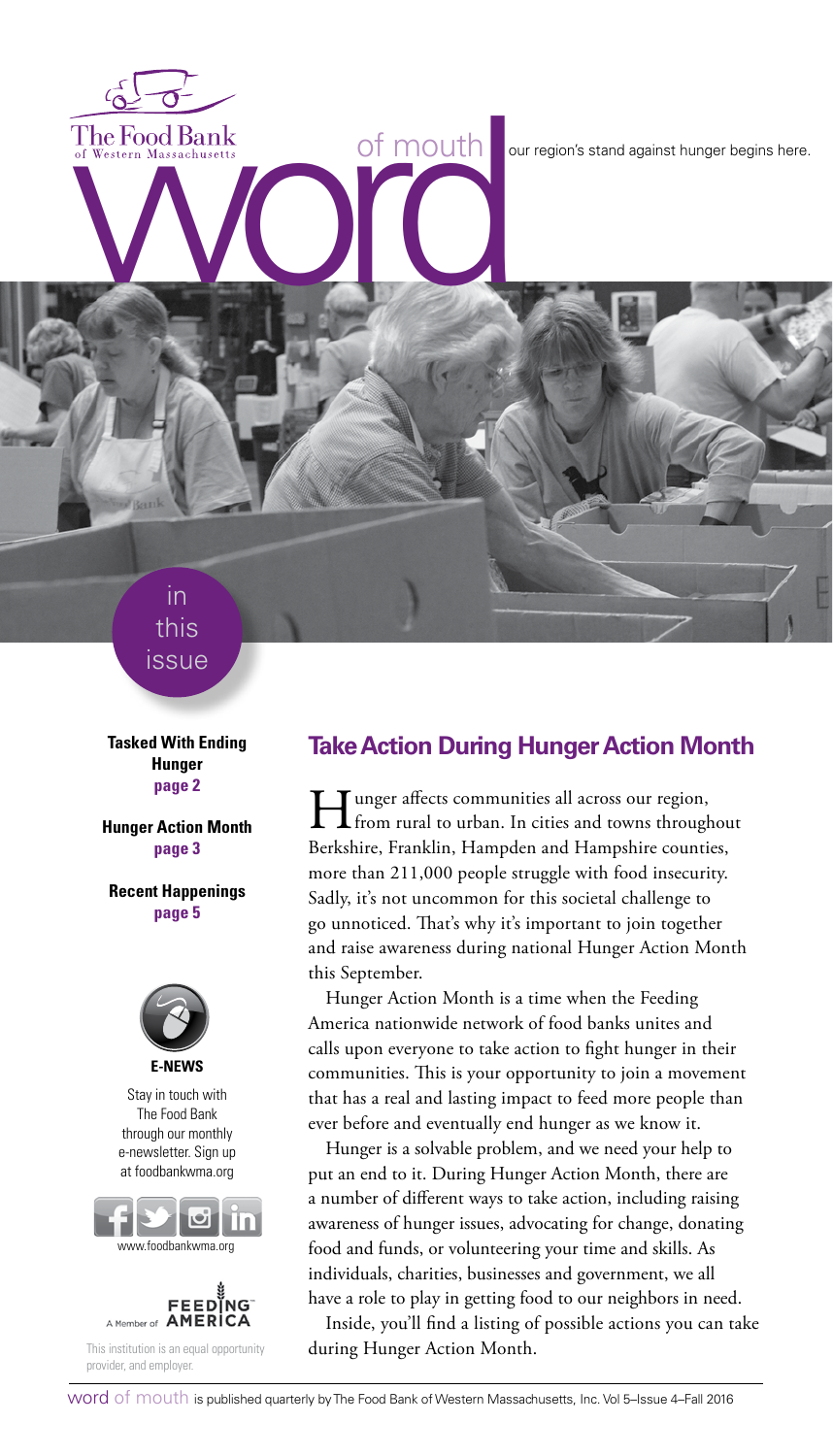

Executive Director Andrew Morehouse

Dear Friends,

As supporters, hopefully, you know that we have a two-fold mission at The Food Bank that we take very seriously: 1) to feed our neighbors in need, and 2) to lead the community to end



*"The Task Force's charge is to develop an action plan to end hunger in our region by a specific date with measurable strategies and actions."*

hunger. Everyone is familiar with the first part, since we proactively distribute millions of pounds of healthy food to more than 211,000 people annually. Plain and simple, people need to eat in order to survive.

However, as I've stressed repeatedly, we cannot solve hunger and food insecurity through food banking alone. This epidemic is a societal challenge that is so great that it will take many more of us working together ultimately to end hunger as we know it now. This won't happen overnight.

To lead the community to end hunger, since January we have convened a Task Force to End Hunger. Twenty-six thought leaders from across our region have been meeting monthly to learn about food insecurity and to offer their perspective of its underlying causes and possible solutions to end it over time. They engage in deep, and often soul-searching conversations about the numerous and overlapping obstacles that food-insecure households face daily in their quest to survive, much less get ahead. In addition, we've hosted two community forums in Hampden and Franklin Counties to gain more community input. Both forums generated a lot of energetic and informative ideas and aspirations to advance the goal of ending hunger.

By January 2017, the Task Force's charge is to develop an action plan to end hunger in our region by a specific date with measurable strategies and actions. Already, the Task Force is compiling a list of possible solutions that encompass many levels of change:

- Debunking myths about food insecurity through effective and accurate public education;
- • Continuing to build relationships and specific collaborative services across institutions and individuals to prevent food insecurity; and
- Advocating for effective policy change to eliminate gainful employment barriers and to create opportunities for living household incomes so that people can afford to buy their own food.

While such an action plan is a tall order, we are confident the Task Force will achieve its goal. The stakes are simply very high, and as a society, we cannot afford the alternative of sustaining the status quo. We will await with anticipation this action plan which will inform our own work moving forward. We are extremely grateful to the Task Force for taking on this mandate with such vigor.  $\bullet$ 

The mission of The Food Bank of Western Massachusetts is to feed our neighbors in need and lead the community to end hunger.

Published by The Food Bank of Western Massachusetts, www.foodbankwma.org, info@foodbankwma.org, 413-247-9738

Executive Director, Andrew Morehouse • Word of Mouth Editor, Chris Wojcik

The Food Bank is committed to promoting cultural diversity through its board, staff, volunteers, and member agencies. This Institution is an equal opportunity provider. To file a complaint of discrimination write USDA, Director, Office of Civil Rights, Washington, DC 20250-9410.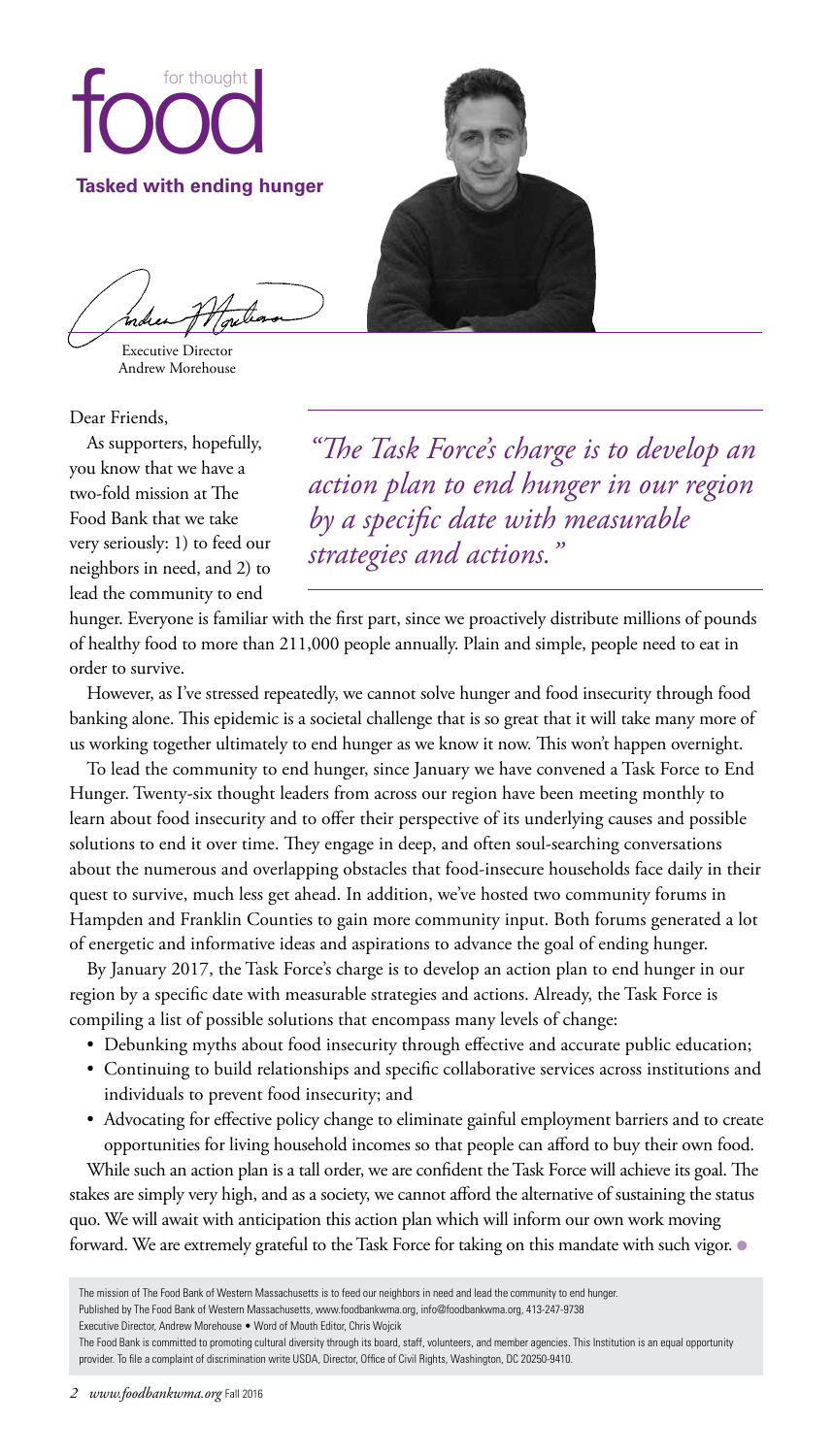### MEMBER OF **HUNGER ACTION MONTH** FEEDÎNG AMERİCA

### **Hunger Action Day September 8**

Go Orange on Hunger Action Day by wearing orange-colored clothing and accessories to raise awareness. Encourage your family, friends, and coworkers to join you. Be sure to share your Go Orange photos on social media using the hashtag #HungerAction.

# **Donate**

Cement your commitment to this cause by becoming a monthly donor of The Food Bank. For every dollar donated, we're able to provide three meals to a neighbor in need.

# **Participate in a fundraising event**

Whether it's Will Bike 4 Food, our Spring Social, or Monte's March, there are a number of fundraising events happening every month that directly support The Food Bank.

# **Volunteer**

Volunteers are a crucial



*Volunteers from Ameriprise visited The Food Bank to help sort and pack food for distribution.*

part of our work, and we couldn't operate without their dedication and support. We rely on individuals, businesses, religious groups and civic organizations to come together to have fun and build a stronger community.

# **Social Media**

Follow The Food Bank on social media to engage others in the on-going conversation about food insecurity in our community, and explore possible solutions. You can find us on Facebook, Twitter, Instagram and LinkedIn.

# **Stay up to date**

Sign up to receive The Food Bank's monthly e-newsletter to stay up to date with all the ways that you can take action to raise awareness of food insecurity, and help end hunger in our community.

# **Advocate**

As a hunger advocate, you can communicate with your legislator about local food security issues and urge them to provide the resources needed to help end hunger. By lending your voice, you can bring positive change. ●

*To get started on these actions and learn about others, visit our website at foodbankwma.org*



# **Fork it Over For Food**

Throughout the month of September, The Food Bank will partner with dozens of local restaurants throughout Western Massachusetts for our Fork It Over For Food campaign. Diners are asked to make a donation at the end of their meal, 100% of which goes directly to The Food Bank to provide food for our neighbors in need. Additionally, restaurants will also have new ways to get involved. For a list of participating restaurants, visit us at www.foodbankwma.org/events/fiof, or follow us on Facebook and Twitter.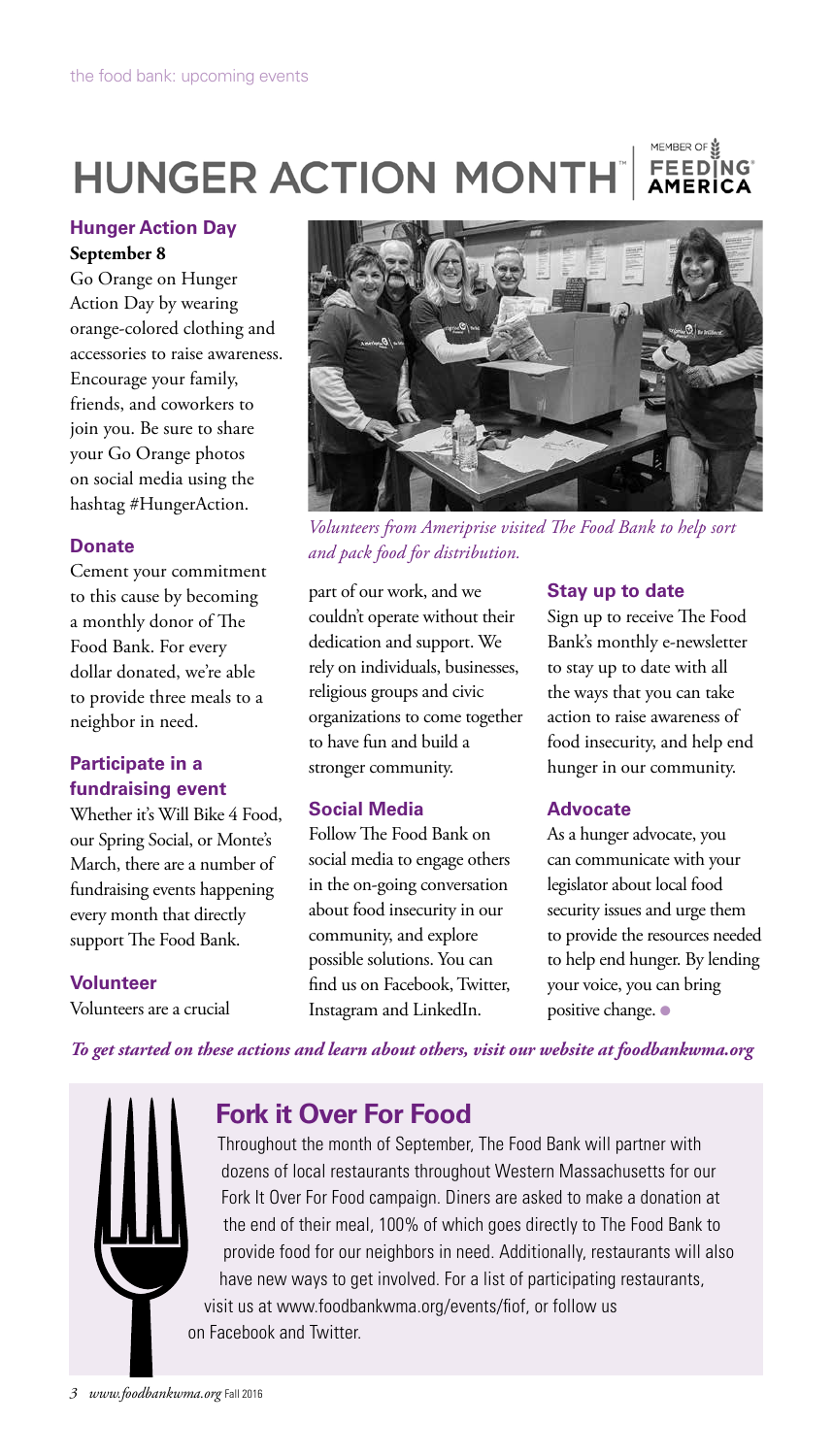

**4 routes. 1 destination. A community without hunger.** Sunday, September 25, 2016 The Lion's Club Pavilion in Hatfield www.willbike4food.org

# **A fun day for the entire family to support our neighbors in need**

W<sup>ill Bike 4</sup> Food is<br>
returning for its sixth year on Sunday, September 25 at The Lion's Club pavilion in Hatfield. The event provides a rare opportunity for riders of all ages to enjoy a fun-filled day with other like-minded cyclists, while helping to feed our neighbors in need. Choose the 10, 25, 50, or 100-mile route through the Pioneer Valley, designed to



accommodate all ages and riding abilities.

Last year, nearly 300 riders joined together to raise \$100,000 to prevent hunger in our region. We're counting on your support to exceed last year's success and help even more children, seniors, veterans and hard-working families.

### **Ride**

When you participate in Will Bike 4 Food, you're raising awareness of hunger and food insecurity in our area. You can choose to ride as an individual or recruit at least four family members, friends or co-workers to form a team. Prizes are awarded to top fundraisers. Registration is already open through our website at *willbike4food.org*.

### **After-Party**

When you're done riding, you want to make sure you stay for the After-Party. We'll have a delicious cookout with food from Smithsonian Caterers, including BBQ chicken, burgers, hot dogs and salads. Berkshire Brewing Company will be back this year to serve their selection of craft beer. There will also be music, games and more. Non-riders can join the fun, as tickets will be sold separately for the After-Party on our web site (riders do not need to purchase After-Party tickets).

### **Volunteer**

Volunteering is a great way to support Will Bike 4 Food for those who are unable to ride at the event. We have a number of opportunities available, including route patrol, water stop support, registration, food & beverage service, and many more. To learn more about how you can get involved and help, visit our web site at *willbike4food.org*. ●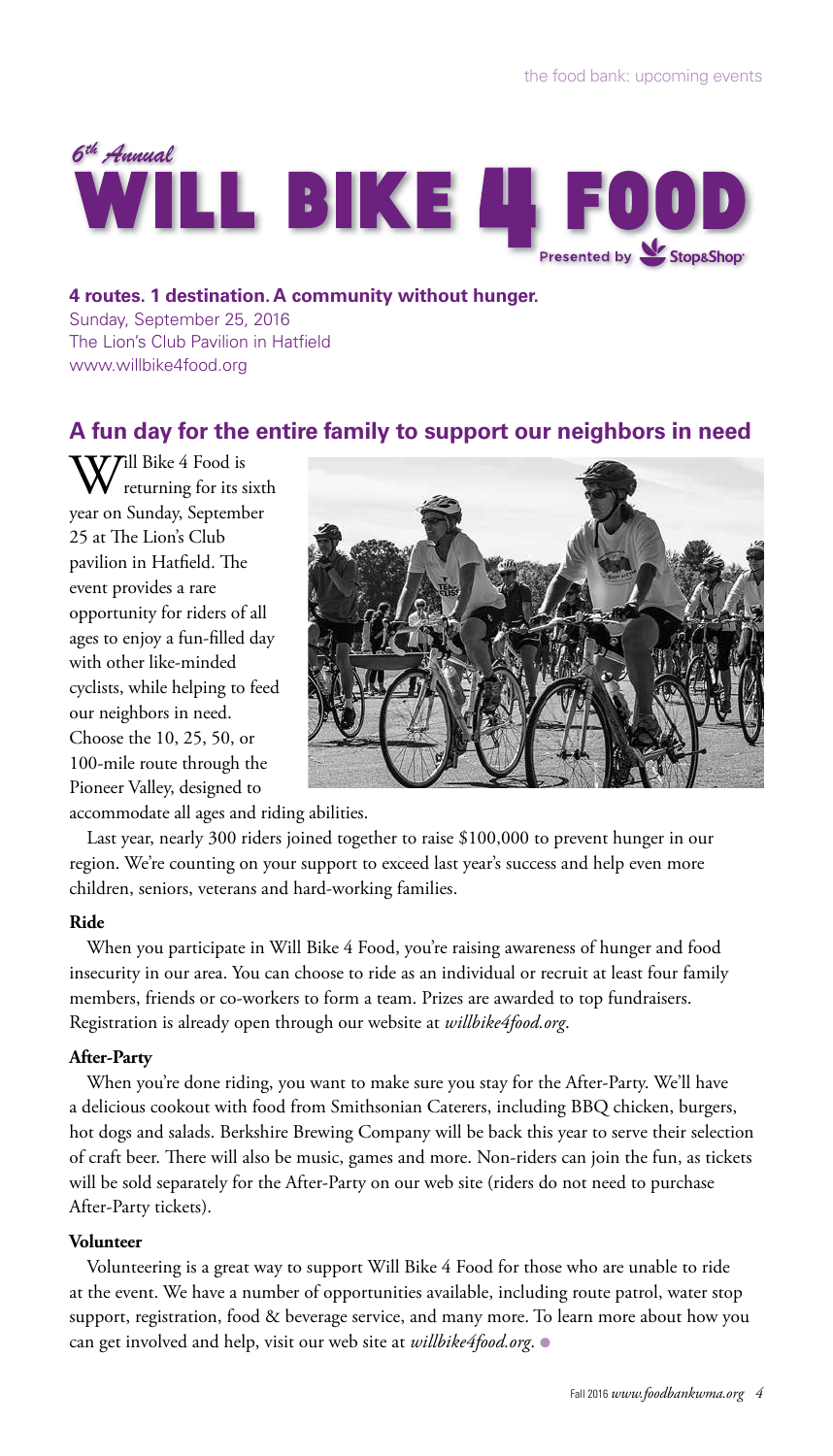# **Uniting friends to raise awareness**

n a beautiful spring afternoon in May, nearly 30 people gathered in a picturesque barn in Heath. They weren't there to harvest crops or tend to farm animals. Instead, they engaged in a spirited conversation about food insecurity in their community.

The special reception was co-hosted by Bob and Del Viarengo — longtime Heath residents and dedicated supporters of The Food Bank.



*Guests at the Viarengo's reception enjoyed food, refreshments and conversations about hunger in our region.* 

They invited friends, family and neighbors for food, drinks, and a discussion about the impact of hunger in their community and beyond. For many guests, it was an eye-opening experience that taught them that more than 730 of their neighbors in only six small rural towns of Franklin County rely on SNAP benefits and the emergency food network to put food on their table.

The discussion of the afternoon was punctuated by two special guests: Andrew Morehouse (The Food Bank's Executive Director) and Bob Pura (Greenfield Community College President and Food Bank board member). Morehouse spoke about the work of the recently formed Task Force to End Hunger, while Pura highlighted measures the college is taking to reduce hunger, including their on-campus food pantry.

Guests left the event passionately inspired to take action, as conversations focused on volunteering, donating, participating in events, and engaging others within their personal networks to find out what is being done in their communities. Following the event, attendees sent in donations totaling \$1,975.

Consider hosting an event at your home and invite your friends and family to learn about food insecurity in our midst, and ways they can get involved. We'd be happy to work with you to make the event enjoyable and successful. Your actions can make a difference and lead to positive change.  $\bullet$ 

# **Community Forum examines causes of hunger**

Congressman Jim McGovern took time from his busy schedule to join us at our Task Force to End Hunger's Franklin County Community Forum in June. As he addressed the crowd of nearly 100 people, he pointed to the lack of political will he has seen in Washington as a reason for intractable food insecurity in our country. "In the immediate future, the federal government is not making things better," explained McGovern. "In fact, they're making it worse. So we, at the local level, need to figure out ways to pick up the slack." As the Task Force continues to develop solutions to end hunger in our region, there will be two more community forums held this fall. Be sure to follow The Food Bank on social media for upcoming scheduled dates and times.